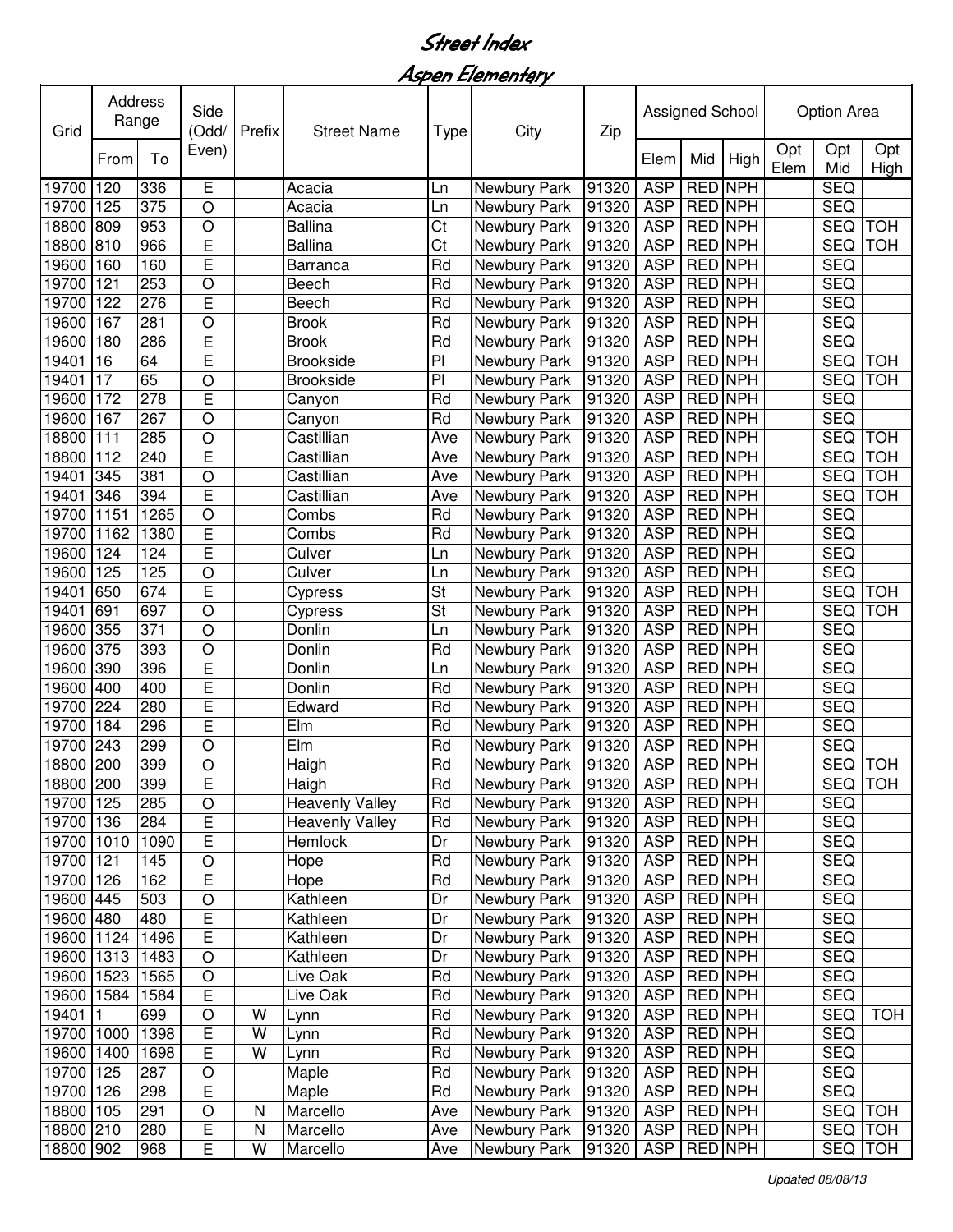Aspen Elementary

| Opt<br>Opt<br>Opt<br>Even)<br>To<br>From<br>Elem<br>Mid<br>High<br>Elem<br>Mid<br>High<br>RED NPH<br>903<br>Newbury Park<br><b>ASP</b><br><b>SEQ</b><br><b>TOH</b><br>18800<br>959<br>W<br>Marcello<br>Ave<br>91320<br>O<br>E<br><b>ASP</b><br>RED NPH<br><b>SEQ</b><br>19700<br>158<br>1240<br>Rd<br>91320<br>Mc Knight<br>Newbury Park<br><b>ASP</b><br>RED NPH<br><b>SEQ</b><br>217<br>1181<br>O<br>Rd<br>91320<br>19700<br>Mc Knight<br>Newbury Park<br>$\circ$<br>RED NPH<br><b>SEQ</b><br>19700<br>285<br>Rd<br>Newbury Park<br>91320<br><b>ASP</b><br>141<br>Midbury Hill<br>E<br>Rd<br>RED NPH<br><b>SEQ</b><br>19700<br>285<br>Newbury Park<br>91320<br><b>ASP</b><br>141<br>Midbury Hill<br>Rd<br><b>ASP</b><br>RED NPH<br><b>SEQ</b><br>19700<br>1245<br>1387<br>O<br>Newbury Park<br>91320<br>Mountain View<br>E<br>RED NPH<br><b>ASP</b><br><b>SEQ</b><br>19700<br>1400<br>1400<br>Mountain View<br>Rd<br>Newbury Park<br>91320<br>E<br><b>ASP</b><br>RED NPH<br><b>SEQ</b><br>19600<br>120<br>382<br>Newbury Park<br>91320<br>Newbury<br>Ln<br>O<br><b>ASP</b><br>RED NPH<br><b>SEQ</b><br>19600<br>125<br>341<br>Newbury Park<br>91320<br>Newbury<br>Ln<br>$\circ$<br><b>ASP</b><br>RED NPH<br>19401<br>Rd<br>91320<br><b>SEQ</b><br>847<br>999<br><b>TOH</b><br>Newbury<br>Newbury Park<br>E<br><b>ASP</b><br>RED NPH<br><b>SEQ</b><br>18800<br>882<br>998<br>Rd<br>Newbury Park<br>91320<br><b>TOH</b><br>Newbury<br>711<br>$\circ$<br>675<br>P <sub>1</sub><br><b>ASP</b><br>RED NPH<br><b>SEQ</b><br><b>TOH</b><br>19401<br>Oak Shadow View<br>91320<br>Newbury Park<br>E<br>PI<br><b>ASP</b><br>RED NPH<br>19401<br>676<br>706<br>Oak Shadow View<br>91320<br><b>SEQ</b><br><b>TOH</b><br>Newbury Park<br>Ē<br>RED NPH<br><b>SEQ</b><br>122<br>228<br>Rd<br><b>ASP</b><br>19700<br>91320<br>Pepper<br>Newbury Park<br>$\circ$<br>RED NPH<br>123<br>215<br>Rd<br><b>ASP</b><br><b>SEQ</b><br>19700<br>Pepper<br>Newbury Park<br>91320<br><b>RED NPH</b><br><b>SEQ</b><br>393<br>1999<br>$\circ$<br><b>ASP</b><br>19700<br>Rudolph<br>Dr<br>91320<br>Newbury Park<br>E<br><b>RED NPH</b><br>394<br><b>ASP</b><br><b>SEQ</b><br>19700<br>1324<br>Dr<br>91320<br>Rudolph<br>Newbury Park<br>$\overline{O}$<br><b>RED NPH</b><br>Rd<br><b>ASP</b><br><b>SEQ</b><br>19600<br>137<br>267<br>Timber<br>91320<br>Newbury Park<br>E<br><b>ASP</b><br><b>RED NPH</b><br>162<br>Rd<br><b>SEQ</b><br>19600<br>142<br>91320<br>Timber<br>Newbury Park<br>Ē<br><b>ASP</b><br>RED NPH<br><b>SEQ</b><br>19700<br>1450<br>1500<br>Trl<br>Newbury Park<br>91320<br>Topa View<br><b>RED NPH</b><br><b>SEQ</b><br>19700<br>1455<br>1495<br>O<br>Trl<br>Newbury Park<br>91320<br><b>ASP</b><br>Topa View<br>E<br>$\overline{\text{Ct}}$<br><b>Trailside</b><br><b>ASP</b><br>RED NPH<br><b>SEQ</b><br>19401<br>292<br>310<br>Newbury Park<br>91320<br><b>TOH</b><br>19401<br>Ct<br><b>ASP</b><br>RED NPH<br><b>SEQ</b><br><b>TOH</b><br>297<br>309<br>O<br>Trailside<br>Newbury Park<br>91320<br>19700<br>582<br>E<br>$\mathbf S$<br>Rd<br><b>ASP</b><br>RED NPH<br><b>SEQ</b><br>26<br>Ventu Park<br>Newbury Park<br>91320<br>19700<br>563<br>$\circ$<br>S<br>Rd<br><b>ASP</b><br>RED NPH<br><b>SEQ</b><br>51<br>Ventu Park<br>Newbury Park<br>91320<br>E<br>Rd<br><b>ASP</b><br>RED NPH<br><b>SEQ</b><br>19700<br>130<br>200<br>Ventu Park<br>91320<br>Newbury Park<br><b>ASP</b><br>19600<br>$\circ$<br>Rd<br>91320<br>RED NPH<br><b>SEQ</b><br>131<br>201<br>Ventu Park<br>Newbury Park<br>553<br>$\circ$<br><b>ASP</b><br>RED NPH<br><b>SEQ</b><br>19700<br>202<br>Ventu Park<br>Rd<br>91320<br>Newbury Park<br><b>SEQ</b><br>553<br>E<br>Rd<br>91320<br><b>ASP</b><br>RED NPH<br>19700<br>202<br>Ventu Park<br>Newbury Park<br>561<br>561<br>$\circ$<br>RED NPH<br><b>SEQ</b><br>19700<br>Ventu Park<br>Rd<br>91320<br><b>ASP</b><br>S<br>Newbury Park<br>E<br>S<br>RED NPH<br>700<br>Rd<br><b>ASP</b><br><b>SEQ</b><br>20000 700<br>Ventu Park<br>91320<br>Newbury Park<br>91320 ASP RED NPH<br>20000 1000 1000<br>E<br>Rd<br><b>SEQ</b><br>Newbury Park<br>Ventu Park<br>E<br>S<br>ASP   RED NPH<br><b>SEQ</b><br>20000 1000<br>1000<br>Ventu Park<br>Rd<br>Newbury Park<br>91320<br>$\overline{E}$<br>656<br>PI<br>ASP   RED NPH<br>SEQ TOH<br>19401<br>696<br><b>Whispering Oak</b><br>Newbury Park<br>91320<br>$\circ$<br>PI<br>RED NPH<br>SEQ TOH<br>19401<br>Whispering Oak<br>91320<br>ASP  <br>669<br>701<br>Newbury Park<br>$\overline{\mathsf{E}}$<br>RED NPH<br>19401<br>152<br>Windtree<br>Newbury Park<br>ASP  <br>SEQ TOH<br>400<br>Ave<br>91320<br>$\circ$<br>19401<br>Windtree<br>Newbury Park<br>91320<br>ASP   RED NPH<br><b>SEQ</b><br><b>TOH</b><br>153<br>423<br>Ave<br>$\circ$<br>PI<br>ASP   RED   TOH<br>14500 1519<br>1536<br>Adele<br>Thousand Oks 91360<br>PL<br>E<br>ASP   RED   TOH<br>14500 1520<br>1544<br>Adele<br>Thousand Oks<br>91360<br>13500 8<br>E<br>Thousand Oks<br>ASP   RED   TOH<br>90<br>Е<br>Ave De Las Flores<br>91360<br>13300 130<br>E<br>ASP   RED TOH<br>334<br>W<br>Ave De Las Flores<br>Thousand Oks 91360<br>14500 200<br>E<br>Ct<br>ASP   RED   TOH<br>298<br>Bethany<br>Thousand Oks 91360<br>Ct<br>ASP   RED   TOH<br>14500 259<br>295<br>O<br>Bethany<br>Thousand Oks 91360<br>E<br><b>St</b><br>ASP   RED   TOH<br>14400 306<br>484<br>Thousand Oks 91360<br>Bethany<br>$\overline{\mathsf{St}}$<br>14400 307<br>$\circ$<br>ASP RED TOH<br>497<br>Thousand Oks 91360<br>Bethany<br>E<br>ASP   RED   TOH<br>13900 1808<br>Ave<br>Thousand Oks 91360<br>1994<br><b>Burleson</b><br>13900 1825<br>$\circ$<br>ASP   RED TOH<br>1891<br><b>Burleson</b><br>Thousand Oks 91360<br>Ave<br>ASP RED TOH<br>13400 2317<br>2385<br>$\circ$<br>Cir<br>Thousand Oks 91360<br><b>Burr</b><br>ASP RED TOH<br>E<br>Cir<br>13400 2350<br>2350<br><b>Burr</b><br>Thousand Oks 91360<br>$\mathsf E$<br>ASP   RED   TOH<br>13600 306<br>348<br>Ct<br>Thousand Oks 91360<br><b>Burton</b><br>ASP RED TOH<br>13600 309 | Grid | Address<br>Range |     | Side<br>(Odd/ | Prefix | <b>Street Name</b> | <b>Type</b> | City               | Zip | Assigned School |  |  | <b>Option Area</b> |  |  |
|-----------------------------------------------------------------------------------------------------------------------------------------------------------------------------------------------------------------------------------------------------------------------------------------------------------------------------------------------------------------------------------------------------------------------------------------------------------------------------------------------------------------------------------------------------------------------------------------------------------------------------------------------------------------------------------------------------------------------------------------------------------------------------------------------------------------------------------------------------------------------------------------------------------------------------------------------------------------------------------------------------------------------------------------------------------------------------------------------------------------------------------------------------------------------------------------------------------------------------------------------------------------------------------------------------------------------------------------------------------------------------------------------------------------------------------------------------------------------------------------------------------------------------------------------------------------------------------------------------------------------------------------------------------------------------------------------------------------------------------------------------------------------------------------------------------------------------------------------------------------------------------------------------------------------------------------------------------------------------------------------------------------------------------------------------------------------------------------------------------------------------------------------------------------------------------------------------------------------------------------------------------------------------------------------------------------------------------------------------------------------------------------------------------------------------------------------------------------------------------------------------------------------------------------------------------------------------------------------------------------------------------------------------------------------------------------------------------------------------------------------------------------------------------------------------------------------------------------------------------------------------------------------------------------------------------------------------------------------------------------------------------------------------------------------------------------------------------------------------------------------------------------------------------------------------------------------------------------------------------------------------------------------------------------------------------------------------------------------------------------------------------------------------------------------------------------------------------------------------------------------------------------------------------------------------------------------------------------------------------------------------------------------------------------------------------------------------------------------------------------------------------------------------------------------------------------------------------------------------------------------------------------------------------------------------------------------------------------------------------------------------------------------------------------------------------------------------------------------------------------------------------------------------------------------------------------------------------------------------------------------------------------------------------------------------------------------------------------------------------------------------------------------------------------------------------------------------------------------------------------------------------------------------------------------------------------------------------------------------------------------------------------------------------------------------------------------------------------------------------------------------------------------------------------------------------------------------------------------------------------------------------------------------------------------------------------------------------------------------------------------------------------------------------------------------------------------------------------------------------------------------------------------------------------------------------------------------------------------------------------------------------------------------------------------------------------------------------------------------------------------------------------------------------------------------------------------------------------------------------------------------------------------------------------------------------------------------------------------------------------------------------------------------------------------------------------------------------------------------------------------------------------------------------------------------------------------------------------------------------------------------------------------------------------------------------------------------------------|------|------------------|-----|---------------|--------|--------------------|-------------|--------------------|-----|-----------------|--|--|--------------------|--|--|
|                                                                                                                                                                                                                                                                                                                                                                                                                                                                                                                                                                                                                                                                                                                                                                                                                                                                                                                                                                                                                                                                                                                                                                                                                                                                                                                                                                                                                                                                                                                                                                                                                                                                                                                                                                                                                                                                                                                                                                                                                                                                                                                                                                                                                                                                                                                                                                                                                                                                                                                                                                                                                                                                                                                                                                                                                                                                                                                                                                                                                                                                                                                                                                                                                                                                                                                                                                                                                                                                                                                                                                                                                                                                                                                                                                                                                                                                                                                                                                                                                                                                                                                                                                                                                                                                                                                                                                                                                                                                                                                                                                                                                                                                                                                                                                                                                                                                                                                                                                                                                                                                                                                                                                                                                                                                                                                                                                                                                                                                                                                                                                                                                                                                                                                                                                                                                                                                                                                                                                 |      |                  |     |               |        |                    |             |                    |     |                 |  |  |                    |  |  |
|                                                                                                                                                                                                                                                                                                                                                                                                                                                                                                                                                                                                                                                                                                                                                                                                                                                                                                                                                                                                                                                                                                                                                                                                                                                                                                                                                                                                                                                                                                                                                                                                                                                                                                                                                                                                                                                                                                                                                                                                                                                                                                                                                                                                                                                                                                                                                                                                                                                                                                                                                                                                                                                                                                                                                                                                                                                                                                                                                                                                                                                                                                                                                                                                                                                                                                                                                                                                                                                                                                                                                                                                                                                                                                                                                                                                                                                                                                                                                                                                                                                                                                                                                                                                                                                                                                                                                                                                                                                                                                                                                                                                                                                                                                                                                                                                                                                                                                                                                                                                                                                                                                                                                                                                                                                                                                                                                                                                                                                                                                                                                                                                                                                                                                                                                                                                                                                                                                                                                                 |      |                  |     |               |        |                    |             |                    |     |                 |  |  |                    |  |  |
|                                                                                                                                                                                                                                                                                                                                                                                                                                                                                                                                                                                                                                                                                                                                                                                                                                                                                                                                                                                                                                                                                                                                                                                                                                                                                                                                                                                                                                                                                                                                                                                                                                                                                                                                                                                                                                                                                                                                                                                                                                                                                                                                                                                                                                                                                                                                                                                                                                                                                                                                                                                                                                                                                                                                                                                                                                                                                                                                                                                                                                                                                                                                                                                                                                                                                                                                                                                                                                                                                                                                                                                                                                                                                                                                                                                                                                                                                                                                                                                                                                                                                                                                                                                                                                                                                                                                                                                                                                                                                                                                                                                                                                                                                                                                                                                                                                                                                                                                                                                                                                                                                                                                                                                                                                                                                                                                                                                                                                                                                                                                                                                                                                                                                                                                                                                                                                                                                                                                                                 |      |                  |     |               |        |                    |             |                    |     |                 |  |  |                    |  |  |
|                                                                                                                                                                                                                                                                                                                                                                                                                                                                                                                                                                                                                                                                                                                                                                                                                                                                                                                                                                                                                                                                                                                                                                                                                                                                                                                                                                                                                                                                                                                                                                                                                                                                                                                                                                                                                                                                                                                                                                                                                                                                                                                                                                                                                                                                                                                                                                                                                                                                                                                                                                                                                                                                                                                                                                                                                                                                                                                                                                                                                                                                                                                                                                                                                                                                                                                                                                                                                                                                                                                                                                                                                                                                                                                                                                                                                                                                                                                                                                                                                                                                                                                                                                                                                                                                                                                                                                                                                                                                                                                                                                                                                                                                                                                                                                                                                                                                                                                                                                                                                                                                                                                                                                                                                                                                                                                                                                                                                                                                                                                                                                                                                                                                                                                                                                                                                                                                                                                                                                 |      |                  |     |               |        |                    |             |                    |     |                 |  |  |                    |  |  |
|                                                                                                                                                                                                                                                                                                                                                                                                                                                                                                                                                                                                                                                                                                                                                                                                                                                                                                                                                                                                                                                                                                                                                                                                                                                                                                                                                                                                                                                                                                                                                                                                                                                                                                                                                                                                                                                                                                                                                                                                                                                                                                                                                                                                                                                                                                                                                                                                                                                                                                                                                                                                                                                                                                                                                                                                                                                                                                                                                                                                                                                                                                                                                                                                                                                                                                                                                                                                                                                                                                                                                                                                                                                                                                                                                                                                                                                                                                                                                                                                                                                                                                                                                                                                                                                                                                                                                                                                                                                                                                                                                                                                                                                                                                                                                                                                                                                                                                                                                                                                                                                                                                                                                                                                                                                                                                                                                                                                                                                                                                                                                                                                                                                                                                                                                                                                                                                                                                                                                                 |      |                  |     |               |        |                    |             |                    |     |                 |  |  |                    |  |  |
|                                                                                                                                                                                                                                                                                                                                                                                                                                                                                                                                                                                                                                                                                                                                                                                                                                                                                                                                                                                                                                                                                                                                                                                                                                                                                                                                                                                                                                                                                                                                                                                                                                                                                                                                                                                                                                                                                                                                                                                                                                                                                                                                                                                                                                                                                                                                                                                                                                                                                                                                                                                                                                                                                                                                                                                                                                                                                                                                                                                                                                                                                                                                                                                                                                                                                                                                                                                                                                                                                                                                                                                                                                                                                                                                                                                                                                                                                                                                                                                                                                                                                                                                                                                                                                                                                                                                                                                                                                                                                                                                                                                                                                                                                                                                                                                                                                                                                                                                                                                                                                                                                                                                                                                                                                                                                                                                                                                                                                                                                                                                                                                                                                                                                                                                                                                                                                                                                                                                                                 |      |                  |     |               |        |                    |             |                    |     |                 |  |  |                    |  |  |
|                                                                                                                                                                                                                                                                                                                                                                                                                                                                                                                                                                                                                                                                                                                                                                                                                                                                                                                                                                                                                                                                                                                                                                                                                                                                                                                                                                                                                                                                                                                                                                                                                                                                                                                                                                                                                                                                                                                                                                                                                                                                                                                                                                                                                                                                                                                                                                                                                                                                                                                                                                                                                                                                                                                                                                                                                                                                                                                                                                                                                                                                                                                                                                                                                                                                                                                                                                                                                                                                                                                                                                                                                                                                                                                                                                                                                                                                                                                                                                                                                                                                                                                                                                                                                                                                                                                                                                                                                                                                                                                                                                                                                                                                                                                                                                                                                                                                                                                                                                                                                                                                                                                                                                                                                                                                                                                                                                                                                                                                                                                                                                                                                                                                                                                                                                                                                                                                                                                                                                 |      |                  |     |               |        |                    |             |                    |     |                 |  |  |                    |  |  |
|                                                                                                                                                                                                                                                                                                                                                                                                                                                                                                                                                                                                                                                                                                                                                                                                                                                                                                                                                                                                                                                                                                                                                                                                                                                                                                                                                                                                                                                                                                                                                                                                                                                                                                                                                                                                                                                                                                                                                                                                                                                                                                                                                                                                                                                                                                                                                                                                                                                                                                                                                                                                                                                                                                                                                                                                                                                                                                                                                                                                                                                                                                                                                                                                                                                                                                                                                                                                                                                                                                                                                                                                                                                                                                                                                                                                                                                                                                                                                                                                                                                                                                                                                                                                                                                                                                                                                                                                                                                                                                                                                                                                                                                                                                                                                                                                                                                                                                                                                                                                                                                                                                                                                                                                                                                                                                                                                                                                                                                                                                                                                                                                                                                                                                                                                                                                                                                                                                                                                                 |      |                  |     |               |        |                    |             |                    |     |                 |  |  |                    |  |  |
|                                                                                                                                                                                                                                                                                                                                                                                                                                                                                                                                                                                                                                                                                                                                                                                                                                                                                                                                                                                                                                                                                                                                                                                                                                                                                                                                                                                                                                                                                                                                                                                                                                                                                                                                                                                                                                                                                                                                                                                                                                                                                                                                                                                                                                                                                                                                                                                                                                                                                                                                                                                                                                                                                                                                                                                                                                                                                                                                                                                                                                                                                                                                                                                                                                                                                                                                                                                                                                                                                                                                                                                                                                                                                                                                                                                                                                                                                                                                                                                                                                                                                                                                                                                                                                                                                                                                                                                                                                                                                                                                                                                                                                                                                                                                                                                                                                                                                                                                                                                                                                                                                                                                                                                                                                                                                                                                                                                                                                                                                                                                                                                                                                                                                                                                                                                                                                                                                                                                                                 |      |                  |     |               |        |                    |             |                    |     |                 |  |  |                    |  |  |
|                                                                                                                                                                                                                                                                                                                                                                                                                                                                                                                                                                                                                                                                                                                                                                                                                                                                                                                                                                                                                                                                                                                                                                                                                                                                                                                                                                                                                                                                                                                                                                                                                                                                                                                                                                                                                                                                                                                                                                                                                                                                                                                                                                                                                                                                                                                                                                                                                                                                                                                                                                                                                                                                                                                                                                                                                                                                                                                                                                                                                                                                                                                                                                                                                                                                                                                                                                                                                                                                                                                                                                                                                                                                                                                                                                                                                                                                                                                                                                                                                                                                                                                                                                                                                                                                                                                                                                                                                                                                                                                                                                                                                                                                                                                                                                                                                                                                                                                                                                                                                                                                                                                                                                                                                                                                                                                                                                                                                                                                                                                                                                                                                                                                                                                                                                                                                                                                                                                                                                 |      |                  |     |               |        |                    |             |                    |     |                 |  |  |                    |  |  |
|                                                                                                                                                                                                                                                                                                                                                                                                                                                                                                                                                                                                                                                                                                                                                                                                                                                                                                                                                                                                                                                                                                                                                                                                                                                                                                                                                                                                                                                                                                                                                                                                                                                                                                                                                                                                                                                                                                                                                                                                                                                                                                                                                                                                                                                                                                                                                                                                                                                                                                                                                                                                                                                                                                                                                                                                                                                                                                                                                                                                                                                                                                                                                                                                                                                                                                                                                                                                                                                                                                                                                                                                                                                                                                                                                                                                                                                                                                                                                                                                                                                                                                                                                                                                                                                                                                                                                                                                                                                                                                                                                                                                                                                                                                                                                                                                                                                                                                                                                                                                                                                                                                                                                                                                                                                                                                                                                                                                                                                                                                                                                                                                                                                                                                                                                                                                                                                                                                                                                                 |      |                  |     |               |        |                    |             |                    |     |                 |  |  |                    |  |  |
|                                                                                                                                                                                                                                                                                                                                                                                                                                                                                                                                                                                                                                                                                                                                                                                                                                                                                                                                                                                                                                                                                                                                                                                                                                                                                                                                                                                                                                                                                                                                                                                                                                                                                                                                                                                                                                                                                                                                                                                                                                                                                                                                                                                                                                                                                                                                                                                                                                                                                                                                                                                                                                                                                                                                                                                                                                                                                                                                                                                                                                                                                                                                                                                                                                                                                                                                                                                                                                                                                                                                                                                                                                                                                                                                                                                                                                                                                                                                                                                                                                                                                                                                                                                                                                                                                                                                                                                                                                                                                                                                                                                                                                                                                                                                                                                                                                                                                                                                                                                                                                                                                                                                                                                                                                                                                                                                                                                                                                                                                                                                                                                                                                                                                                                                                                                                                                                                                                                                                                 |      |                  |     |               |        |                    |             |                    |     |                 |  |  |                    |  |  |
|                                                                                                                                                                                                                                                                                                                                                                                                                                                                                                                                                                                                                                                                                                                                                                                                                                                                                                                                                                                                                                                                                                                                                                                                                                                                                                                                                                                                                                                                                                                                                                                                                                                                                                                                                                                                                                                                                                                                                                                                                                                                                                                                                                                                                                                                                                                                                                                                                                                                                                                                                                                                                                                                                                                                                                                                                                                                                                                                                                                                                                                                                                                                                                                                                                                                                                                                                                                                                                                                                                                                                                                                                                                                                                                                                                                                                                                                                                                                                                                                                                                                                                                                                                                                                                                                                                                                                                                                                                                                                                                                                                                                                                                                                                                                                                                                                                                                                                                                                                                                                                                                                                                                                                                                                                                                                                                                                                                                                                                                                                                                                                                                                                                                                                                                                                                                                                                                                                                                                                 |      |                  |     |               |        |                    |             |                    |     |                 |  |  |                    |  |  |
|                                                                                                                                                                                                                                                                                                                                                                                                                                                                                                                                                                                                                                                                                                                                                                                                                                                                                                                                                                                                                                                                                                                                                                                                                                                                                                                                                                                                                                                                                                                                                                                                                                                                                                                                                                                                                                                                                                                                                                                                                                                                                                                                                                                                                                                                                                                                                                                                                                                                                                                                                                                                                                                                                                                                                                                                                                                                                                                                                                                                                                                                                                                                                                                                                                                                                                                                                                                                                                                                                                                                                                                                                                                                                                                                                                                                                                                                                                                                                                                                                                                                                                                                                                                                                                                                                                                                                                                                                                                                                                                                                                                                                                                                                                                                                                                                                                                                                                                                                                                                                                                                                                                                                                                                                                                                                                                                                                                                                                                                                                                                                                                                                                                                                                                                                                                                                                                                                                                                                                 |      |                  |     |               |        |                    |             |                    |     |                 |  |  |                    |  |  |
|                                                                                                                                                                                                                                                                                                                                                                                                                                                                                                                                                                                                                                                                                                                                                                                                                                                                                                                                                                                                                                                                                                                                                                                                                                                                                                                                                                                                                                                                                                                                                                                                                                                                                                                                                                                                                                                                                                                                                                                                                                                                                                                                                                                                                                                                                                                                                                                                                                                                                                                                                                                                                                                                                                                                                                                                                                                                                                                                                                                                                                                                                                                                                                                                                                                                                                                                                                                                                                                                                                                                                                                                                                                                                                                                                                                                                                                                                                                                                                                                                                                                                                                                                                                                                                                                                                                                                                                                                                                                                                                                                                                                                                                                                                                                                                                                                                                                                                                                                                                                                                                                                                                                                                                                                                                                                                                                                                                                                                                                                                                                                                                                                                                                                                                                                                                                                                                                                                                                                                 |      |                  |     |               |        |                    |             |                    |     |                 |  |  |                    |  |  |
|                                                                                                                                                                                                                                                                                                                                                                                                                                                                                                                                                                                                                                                                                                                                                                                                                                                                                                                                                                                                                                                                                                                                                                                                                                                                                                                                                                                                                                                                                                                                                                                                                                                                                                                                                                                                                                                                                                                                                                                                                                                                                                                                                                                                                                                                                                                                                                                                                                                                                                                                                                                                                                                                                                                                                                                                                                                                                                                                                                                                                                                                                                                                                                                                                                                                                                                                                                                                                                                                                                                                                                                                                                                                                                                                                                                                                                                                                                                                                                                                                                                                                                                                                                                                                                                                                                                                                                                                                                                                                                                                                                                                                                                                                                                                                                                                                                                                                                                                                                                                                                                                                                                                                                                                                                                                                                                                                                                                                                                                                                                                                                                                                                                                                                                                                                                                                                                                                                                                                                 |      |                  |     |               |        |                    |             |                    |     |                 |  |  |                    |  |  |
|                                                                                                                                                                                                                                                                                                                                                                                                                                                                                                                                                                                                                                                                                                                                                                                                                                                                                                                                                                                                                                                                                                                                                                                                                                                                                                                                                                                                                                                                                                                                                                                                                                                                                                                                                                                                                                                                                                                                                                                                                                                                                                                                                                                                                                                                                                                                                                                                                                                                                                                                                                                                                                                                                                                                                                                                                                                                                                                                                                                                                                                                                                                                                                                                                                                                                                                                                                                                                                                                                                                                                                                                                                                                                                                                                                                                                                                                                                                                                                                                                                                                                                                                                                                                                                                                                                                                                                                                                                                                                                                                                                                                                                                                                                                                                                                                                                                                                                                                                                                                                                                                                                                                                                                                                                                                                                                                                                                                                                                                                                                                                                                                                                                                                                                                                                                                                                                                                                                                                                 |      |                  |     |               |        |                    |             |                    |     |                 |  |  |                    |  |  |
|                                                                                                                                                                                                                                                                                                                                                                                                                                                                                                                                                                                                                                                                                                                                                                                                                                                                                                                                                                                                                                                                                                                                                                                                                                                                                                                                                                                                                                                                                                                                                                                                                                                                                                                                                                                                                                                                                                                                                                                                                                                                                                                                                                                                                                                                                                                                                                                                                                                                                                                                                                                                                                                                                                                                                                                                                                                                                                                                                                                                                                                                                                                                                                                                                                                                                                                                                                                                                                                                                                                                                                                                                                                                                                                                                                                                                                                                                                                                                                                                                                                                                                                                                                                                                                                                                                                                                                                                                                                                                                                                                                                                                                                                                                                                                                                                                                                                                                                                                                                                                                                                                                                                                                                                                                                                                                                                                                                                                                                                                                                                                                                                                                                                                                                                                                                                                                                                                                                                                                 |      |                  |     |               |        |                    |             |                    |     |                 |  |  |                    |  |  |
|                                                                                                                                                                                                                                                                                                                                                                                                                                                                                                                                                                                                                                                                                                                                                                                                                                                                                                                                                                                                                                                                                                                                                                                                                                                                                                                                                                                                                                                                                                                                                                                                                                                                                                                                                                                                                                                                                                                                                                                                                                                                                                                                                                                                                                                                                                                                                                                                                                                                                                                                                                                                                                                                                                                                                                                                                                                                                                                                                                                                                                                                                                                                                                                                                                                                                                                                                                                                                                                                                                                                                                                                                                                                                                                                                                                                                                                                                                                                                                                                                                                                                                                                                                                                                                                                                                                                                                                                                                                                                                                                                                                                                                                                                                                                                                                                                                                                                                                                                                                                                                                                                                                                                                                                                                                                                                                                                                                                                                                                                                                                                                                                                                                                                                                                                                                                                                                                                                                                                                 |      |                  |     |               |        |                    |             |                    |     |                 |  |  |                    |  |  |
|                                                                                                                                                                                                                                                                                                                                                                                                                                                                                                                                                                                                                                                                                                                                                                                                                                                                                                                                                                                                                                                                                                                                                                                                                                                                                                                                                                                                                                                                                                                                                                                                                                                                                                                                                                                                                                                                                                                                                                                                                                                                                                                                                                                                                                                                                                                                                                                                                                                                                                                                                                                                                                                                                                                                                                                                                                                                                                                                                                                                                                                                                                                                                                                                                                                                                                                                                                                                                                                                                                                                                                                                                                                                                                                                                                                                                                                                                                                                                                                                                                                                                                                                                                                                                                                                                                                                                                                                                                                                                                                                                                                                                                                                                                                                                                                                                                                                                                                                                                                                                                                                                                                                                                                                                                                                                                                                                                                                                                                                                                                                                                                                                                                                                                                                                                                                                                                                                                                                                                 |      |                  |     |               |        |                    |             |                    |     |                 |  |  |                    |  |  |
|                                                                                                                                                                                                                                                                                                                                                                                                                                                                                                                                                                                                                                                                                                                                                                                                                                                                                                                                                                                                                                                                                                                                                                                                                                                                                                                                                                                                                                                                                                                                                                                                                                                                                                                                                                                                                                                                                                                                                                                                                                                                                                                                                                                                                                                                                                                                                                                                                                                                                                                                                                                                                                                                                                                                                                                                                                                                                                                                                                                                                                                                                                                                                                                                                                                                                                                                                                                                                                                                                                                                                                                                                                                                                                                                                                                                                                                                                                                                                                                                                                                                                                                                                                                                                                                                                                                                                                                                                                                                                                                                                                                                                                                                                                                                                                                                                                                                                                                                                                                                                                                                                                                                                                                                                                                                                                                                                                                                                                                                                                                                                                                                                                                                                                                                                                                                                                                                                                                                                                 |      |                  |     |               |        |                    |             |                    |     |                 |  |  |                    |  |  |
|                                                                                                                                                                                                                                                                                                                                                                                                                                                                                                                                                                                                                                                                                                                                                                                                                                                                                                                                                                                                                                                                                                                                                                                                                                                                                                                                                                                                                                                                                                                                                                                                                                                                                                                                                                                                                                                                                                                                                                                                                                                                                                                                                                                                                                                                                                                                                                                                                                                                                                                                                                                                                                                                                                                                                                                                                                                                                                                                                                                                                                                                                                                                                                                                                                                                                                                                                                                                                                                                                                                                                                                                                                                                                                                                                                                                                                                                                                                                                                                                                                                                                                                                                                                                                                                                                                                                                                                                                                                                                                                                                                                                                                                                                                                                                                                                                                                                                                                                                                                                                                                                                                                                                                                                                                                                                                                                                                                                                                                                                                                                                                                                                                                                                                                                                                                                                                                                                                                                                                 |      |                  |     |               |        |                    |             |                    |     |                 |  |  |                    |  |  |
|                                                                                                                                                                                                                                                                                                                                                                                                                                                                                                                                                                                                                                                                                                                                                                                                                                                                                                                                                                                                                                                                                                                                                                                                                                                                                                                                                                                                                                                                                                                                                                                                                                                                                                                                                                                                                                                                                                                                                                                                                                                                                                                                                                                                                                                                                                                                                                                                                                                                                                                                                                                                                                                                                                                                                                                                                                                                                                                                                                                                                                                                                                                                                                                                                                                                                                                                                                                                                                                                                                                                                                                                                                                                                                                                                                                                                                                                                                                                                                                                                                                                                                                                                                                                                                                                                                                                                                                                                                                                                                                                                                                                                                                                                                                                                                                                                                                                                                                                                                                                                                                                                                                                                                                                                                                                                                                                                                                                                                                                                                                                                                                                                                                                                                                                                                                                                                                                                                                                                                 |      |                  |     |               |        |                    |             |                    |     |                 |  |  |                    |  |  |
|                                                                                                                                                                                                                                                                                                                                                                                                                                                                                                                                                                                                                                                                                                                                                                                                                                                                                                                                                                                                                                                                                                                                                                                                                                                                                                                                                                                                                                                                                                                                                                                                                                                                                                                                                                                                                                                                                                                                                                                                                                                                                                                                                                                                                                                                                                                                                                                                                                                                                                                                                                                                                                                                                                                                                                                                                                                                                                                                                                                                                                                                                                                                                                                                                                                                                                                                                                                                                                                                                                                                                                                                                                                                                                                                                                                                                                                                                                                                                                                                                                                                                                                                                                                                                                                                                                                                                                                                                                                                                                                                                                                                                                                                                                                                                                                                                                                                                                                                                                                                                                                                                                                                                                                                                                                                                                                                                                                                                                                                                                                                                                                                                                                                                                                                                                                                                                                                                                                                                                 |      |                  |     |               |        |                    |             |                    |     |                 |  |  |                    |  |  |
|                                                                                                                                                                                                                                                                                                                                                                                                                                                                                                                                                                                                                                                                                                                                                                                                                                                                                                                                                                                                                                                                                                                                                                                                                                                                                                                                                                                                                                                                                                                                                                                                                                                                                                                                                                                                                                                                                                                                                                                                                                                                                                                                                                                                                                                                                                                                                                                                                                                                                                                                                                                                                                                                                                                                                                                                                                                                                                                                                                                                                                                                                                                                                                                                                                                                                                                                                                                                                                                                                                                                                                                                                                                                                                                                                                                                                                                                                                                                                                                                                                                                                                                                                                                                                                                                                                                                                                                                                                                                                                                                                                                                                                                                                                                                                                                                                                                                                                                                                                                                                                                                                                                                                                                                                                                                                                                                                                                                                                                                                                                                                                                                                                                                                                                                                                                                                                                                                                                                                                 |      |                  |     |               |        |                    |             |                    |     |                 |  |  |                    |  |  |
|                                                                                                                                                                                                                                                                                                                                                                                                                                                                                                                                                                                                                                                                                                                                                                                                                                                                                                                                                                                                                                                                                                                                                                                                                                                                                                                                                                                                                                                                                                                                                                                                                                                                                                                                                                                                                                                                                                                                                                                                                                                                                                                                                                                                                                                                                                                                                                                                                                                                                                                                                                                                                                                                                                                                                                                                                                                                                                                                                                                                                                                                                                                                                                                                                                                                                                                                                                                                                                                                                                                                                                                                                                                                                                                                                                                                                                                                                                                                                                                                                                                                                                                                                                                                                                                                                                                                                                                                                                                                                                                                                                                                                                                                                                                                                                                                                                                                                                                                                                                                                                                                                                                                                                                                                                                                                                                                                                                                                                                                                                                                                                                                                                                                                                                                                                                                                                                                                                                                                                 |      |                  |     |               |        |                    |             |                    |     |                 |  |  |                    |  |  |
|                                                                                                                                                                                                                                                                                                                                                                                                                                                                                                                                                                                                                                                                                                                                                                                                                                                                                                                                                                                                                                                                                                                                                                                                                                                                                                                                                                                                                                                                                                                                                                                                                                                                                                                                                                                                                                                                                                                                                                                                                                                                                                                                                                                                                                                                                                                                                                                                                                                                                                                                                                                                                                                                                                                                                                                                                                                                                                                                                                                                                                                                                                                                                                                                                                                                                                                                                                                                                                                                                                                                                                                                                                                                                                                                                                                                                                                                                                                                                                                                                                                                                                                                                                                                                                                                                                                                                                                                                                                                                                                                                                                                                                                                                                                                                                                                                                                                                                                                                                                                                                                                                                                                                                                                                                                                                                                                                                                                                                                                                                                                                                                                                                                                                                                                                                                                                                                                                                                                                                 |      |                  |     |               |        |                    |             |                    |     |                 |  |  |                    |  |  |
|                                                                                                                                                                                                                                                                                                                                                                                                                                                                                                                                                                                                                                                                                                                                                                                                                                                                                                                                                                                                                                                                                                                                                                                                                                                                                                                                                                                                                                                                                                                                                                                                                                                                                                                                                                                                                                                                                                                                                                                                                                                                                                                                                                                                                                                                                                                                                                                                                                                                                                                                                                                                                                                                                                                                                                                                                                                                                                                                                                                                                                                                                                                                                                                                                                                                                                                                                                                                                                                                                                                                                                                                                                                                                                                                                                                                                                                                                                                                                                                                                                                                                                                                                                                                                                                                                                                                                                                                                                                                                                                                                                                                                                                                                                                                                                                                                                                                                                                                                                                                                                                                                                                                                                                                                                                                                                                                                                                                                                                                                                                                                                                                                                                                                                                                                                                                                                                                                                                                                                 |      |                  |     |               |        |                    |             |                    |     |                 |  |  |                    |  |  |
|                                                                                                                                                                                                                                                                                                                                                                                                                                                                                                                                                                                                                                                                                                                                                                                                                                                                                                                                                                                                                                                                                                                                                                                                                                                                                                                                                                                                                                                                                                                                                                                                                                                                                                                                                                                                                                                                                                                                                                                                                                                                                                                                                                                                                                                                                                                                                                                                                                                                                                                                                                                                                                                                                                                                                                                                                                                                                                                                                                                                                                                                                                                                                                                                                                                                                                                                                                                                                                                                                                                                                                                                                                                                                                                                                                                                                                                                                                                                                                                                                                                                                                                                                                                                                                                                                                                                                                                                                                                                                                                                                                                                                                                                                                                                                                                                                                                                                                                                                                                                                                                                                                                                                                                                                                                                                                                                                                                                                                                                                                                                                                                                                                                                                                                                                                                                                                                                                                                                                                 |      |                  |     |               |        |                    |             |                    |     |                 |  |  |                    |  |  |
|                                                                                                                                                                                                                                                                                                                                                                                                                                                                                                                                                                                                                                                                                                                                                                                                                                                                                                                                                                                                                                                                                                                                                                                                                                                                                                                                                                                                                                                                                                                                                                                                                                                                                                                                                                                                                                                                                                                                                                                                                                                                                                                                                                                                                                                                                                                                                                                                                                                                                                                                                                                                                                                                                                                                                                                                                                                                                                                                                                                                                                                                                                                                                                                                                                                                                                                                                                                                                                                                                                                                                                                                                                                                                                                                                                                                                                                                                                                                                                                                                                                                                                                                                                                                                                                                                                                                                                                                                                                                                                                                                                                                                                                                                                                                                                                                                                                                                                                                                                                                                                                                                                                                                                                                                                                                                                                                                                                                                                                                                                                                                                                                                                                                                                                                                                                                                                                                                                                                                                 |      |                  |     |               |        |                    |             |                    |     |                 |  |  |                    |  |  |
|                                                                                                                                                                                                                                                                                                                                                                                                                                                                                                                                                                                                                                                                                                                                                                                                                                                                                                                                                                                                                                                                                                                                                                                                                                                                                                                                                                                                                                                                                                                                                                                                                                                                                                                                                                                                                                                                                                                                                                                                                                                                                                                                                                                                                                                                                                                                                                                                                                                                                                                                                                                                                                                                                                                                                                                                                                                                                                                                                                                                                                                                                                                                                                                                                                                                                                                                                                                                                                                                                                                                                                                                                                                                                                                                                                                                                                                                                                                                                                                                                                                                                                                                                                                                                                                                                                                                                                                                                                                                                                                                                                                                                                                                                                                                                                                                                                                                                                                                                                                                                                                                                                                                                                                                                                                                                                                                                                                                                                                                                                                                                                                                                                                                                                                                                                                                                                                                                                                                                                 |      |                  |     |               |        |                    |             |                    |     |                 |  |  |                    |  |  |
|                                                                                                                                                                                                                                                                                                                                                                                                                                                                                                                                                                                                                                                                                                                                                                                                                                                                                                                                                                                                                                                                                                                                                                                                                                                                                                                                                                                                                                                                                                                                                                                                                                                                                                                                                                                                                                                                                                                                                                                                                                                                                                                                                                                                                                                                                                                                                                                                                                                                                                                                                                                                                                                                                                                                                                                                                                                                                                                                                                                                                                                                                                                                                                                                                                                                                                                                                                                                                                                                                                                                                                                                                                                                                                                                                                                                                                                                                                                                                                                                                                                                                                                                                                                                                                                                                                                                                                                                                                                                                                                                                                                                                                                                                                                                                                                                                                                                                                                                                                                                                                                                                                                                                                                                                                                                                                                                                                                                                                                                                                                                                                                                                                                                                                                                                                                                                                                                                                                                                                 |      |                  |     |               |        |                    |             |                    |     |                 |  |  |                    |  |  |
|                                                                                                                                                                                                                                                                                                                                                                                                                                                                                                                                                                                                                                                                                                                                                                                                                                                                                                                                                                                                                                                                                                                                                                                                                                                                                                                                                                                                                                                                                                                                                                                                                                                                                                                                                                                                                                                                                                                                                                                                                                                                                                                                                                                                                                                                                                                                                                                                                                                                                                                                                                                                                                                                                                                                                                                                                                                                                                                                                                                                                                                                                                                                                                                                                                                                                                                                                                                                                                                                                                                                                                                                                                                                                                                                                                                                                                                                                                                                                                                                                                                                                                                                                                                                                                                                                                                                                                                                                                                                                                                                                                                                                                                                                                                                                                                                                                                                                                                                                                                                                                                                                                                                                                                                                                                                                                                                                                                                                                                                                                                                                                                                                                                                                                                                                                                                                                                                                                                                                                 |      |                  |     |               |        |                    |             |                    |     |                 |  |  |                    |  |  |
|                                                                                                                                                                                                                                                                                                                                                                                                                                                                                                                                                                                                                                                                                                                                                                                                                                                                                                                                                                                                                                                                                                                                                                                                                                                                                                                                                                                                                                                                                                                                                                                                                                                                                                                                                                                                                                                                                                                                                                                                                                                                                                                                                                                                                                                                                                                                                                                                                                                                                                                                                                                                                                                                                                                                                                                                                                                                                                                                                                                                                                                                                                                                                                                                                                                                                                                                                                                                                                                                                                                                                                                                                                                                                                                                                                                                                                                                                                                                                                                                                                                                                                                                                                                                                                                                                                                                                                                                                                                                                                                                                                                                                                                                                                                                                                                                                                                                                                                                                                                                                                                                                                                                                                                                                                                                                                                                                                                                                                                                                                                                                                                                                                                                                                                                                                                                                                                                                                                                                                 |      |                  |     |               |        |                    |             |                    |     |                 |  |  |                    |  |  |
|                                                                                                                                                                                                                                                                                                                                                                                                                                                                                                                                                                                                                                                                                                                                                                                                                                                                                                                                                                                                                                                                                                                                                                                                                                                                                                                                                                                                                                                                                                                                                                                                                                                                                                                                                                                                                                                                                                                                                                                                                                                                                                                                                                                                                                                                                                                                                                                                                                                                                                                                                                                                                                                                                                                                                                                                                                                                                                                                                                                                                                                                                                                                                                                                                                                                                                                                                                                                                                                                                                                                                                                                                                                                                                                                                                                                                                                                                                                                                                                                                                                                                                                                                                                                                                                                                                                                                                                                                                                                                                                                                                                                                                                                                                                                                                                                                                                                                                                                                                                                                                                                                                                                                                                                                                                                                                                                                                                                                                                                                                                                                                                                                                                                                                                                                                                                                                                                                                                                                                 |      |                  |     |               |        |                    |             |                    |     |                 |  |  |                    |  |  |
|                                                                                                                                                                                                                                                                                                                                                                                                                                                                                                                                                                                                                                                                                                                                                                                                                                                                                                                                                                                                                                                                                                                                                                                                                                                                                                                                                                                                                                                                                                                                                                                                                                                                                                                                                                                                                                                                                                                                                                                                                                                                                                                                                                                                                                                                                                                                                                                                                                                                                                                                                                                                                                                                                                                                                                                                                                                                                                                                                                                                                                                                                                                                                                                                                                                                                                                                                                                                                                                                                                                                                                                                                                                                                                                                                                                                                                                                                                                                                                                                                                                                                                                                                                                                                                                                                                                                                                                                                                                                                                                                                                                                                                                                                                                                                                                                                                                                                                                                                                                                                                                                                                                                                                                                                                                                                                                                                                                                                                                                                                                                                                                                                                                                                                                                                                                                                                                                                                                                                                 |      |                  |     |               |        |                    |             |                    |     |                 |  |  |                    |  |  |
|                                                                                                                                                                                                                                                                                                                                                                                                                                                                                                                                                                                                                                                                                                                                                                                                                                                                                                                                                                                                                                                                                                                                                                                                                                                                                                                                                                                                                                                                                                                                                                                                                                                                                                                                                                                                                                                                                                                                                                                                                                                                                                                                                                                                                                                                                                                                                                                                                                                                                                                                                                                                                                                                                                                                                                                                                                                                                                                                                                                                                                                                                                                                                                                                                                                                                                                                                                                                                                                                                                                                                                                                                                                                                                                                                                                                                                                                                                                                                                                                                                                                                                                                                                                                                                                                                                                                                                                                                                                                                                                                                                                                                                                                                                                                                                                                                                                                                                                                                                                                                                                                                                                                                                                                                                                                                                                                                                                                                                                                                                                                                                                                                                                                                                                                                                                                                                                                                                                                                                 |      |                  |     |               |        |                    |             |                    |     |                 |  |  |                    |  |  |
|                                                                                                                                                                                                                                                                                                                                                                                                                                                                                                                                                                                                                                                                                                                                                                                                                                                                                                                                                                                                                                                                                                                                                                                                                                                                                                                                                                                                                                                                                                                                                                                                                                                                                                                                                                                                                                                                                                                                                                                                                                                                                                                                                                                                                                                                                                                                                                                                                                                                                                                                                                                                                                                                                                                                                                                                                                                                                                                                                                                                                                                                                                                                                                                                                                                                                                                                                                                                                                                                                                                                                                                                                                                                                                                                                                                                                                                                                                                                                                                                                                                                                                                                                                                                                                                                                                                                                                                                                                                                                                                                                                                                                                                                                                                                                                                                                                                                                                                                                                                                                                                                                                                                                                                                                                                                                                                                                                                                                                                                                                                                                                                                                                                                                                                                                                                                                                                                                                                                                                 |      |                  |     |               |        |                    |             |                    |     |                 |  |  |                    |  |  |
|                                                                                                                                                                                                                                                                                                                                                                                                                                                                                                                                                                                                                                                                                                                                                                                                                                                                                                                                                                                                                                                                                                                                                                                                                                                                                                                                                                                                                                                                                                                                                                                                                                                                                                                                                                                                                                                                                                                                                                                                                                                                                                                                                                                                                                                                                                                                                                                                                                                                                                                                                                                                                                                                                                                                                                                                                                                                                                                                                                                                                                                                                                                                                                                                                                                                                                                                                                                                                                                                                                                                                                                                                                                                                                                                                                                                                                                                                                                                                                                                                                                                                                                                                                                                                                                                                                                                                                                                                                                                                                                                                                                                                                                                                                                                                                                                                                                                                                                                                                                                                                                                                                                                                                                                                                                                                                                                                                                                                                                                                                                                                                                                                                                                                                                                                                                                                                                                                                                                                                 |      |                  |     |               |        |                    |             |                    |     |                 |  |  |                    |  |  |
|                                                                                                                                                                                                                                                                                                                                                                                                                                                                                                                                                                                                                                                                                                                                                                                                                                                                                                                                                                                                                                                                                                                                                                                                                                                                                                                                                                                                                                                                                                                                                                                                                                                                                                                                                                                                                                                                                                                                                                                                                                                                                                                                                                                                                                                                                                                                                                                                                                                                                                                                                                                                                                                                                                                                                                                                                                                                                                                                                                                                                                                                                                                                                                                                                                                                                                                                                                                                                                                                                                                                                                                                                                                                                                                                                                                                                                                                                                                                                                                                                                                                                                                                                                                                                                                                                                                                                                                                                                                                                                                                                                                                                                                                                                                                                                                                                                                                                                                                                                                                                                                                                                                                                                                                                                                                                                                                                                                                                                                                                                                                                                                                                                                                                                                                                                                                                                                                                                                                                                 |      |                  |     |               |        |                    |             |                    |     |                 |  |  |                    |  |  |
|                                                                                                                                                                                                                                                                                                                                                                                                                                                                                                                                                                                                                                                                                                                                                                                                                                                                                                                                                                                                                                                                                                                                                                                                                                                                                                                                                                                                                                                                                                                                                                                                                                                                                                                                                                                                                                                                                                                                                                                                                                                                                                                                                                                                                                                                                                                                                                                                                                                                                                                                                                                                                                                                                                                                                                                                                                                                                                                                                                                                                                                                                                                                                                                                                                                                                                                                                                                                                                                                                                                                                                                                                                                                                                                                                                                                                                                                                                                                                                                                                                                                                                                                                                                                                                                                                                                                                                                                                                                                                                                                                                                                                                                                                                                                                                                                                                                                                                                                                                                                                                                                                                                                                                                                                                                                                                                                                                                                                                                                                                                                                                                                                                                                                                                                                                                                                                                                                                                                                                 |      |                  |     |               |        |                    |             |                    |     |                 |  |  |                    |  |  |
|                                                                                                                                                                                                                                                                                                                                                                                                                                                                                                                                                                                                                                                                                                                                                                                                                                                                                                                                                                                                                                                                                                                                                                                                                                                                                                                                                                                                                                                                                                                                                                                                                                                                                                                                                                                                                                                                                                                                                                                                                                                                                                                                                                                                                                                                                                                                                                                                                                                                                                                                                                                                                                                                                                                                                                                                                                                                                                                                                                                                                                                                                                                                                                                                                                                                                                                                                                                                                                                                                                                                                                                                                                                                                                                                                                                                                                                                                                                                                                                                                                                                                                                                                                                                                                                                                                                                                                                                                                                                                                                                                                                                                                                                                                                                                                                                                                                                                                                                                                                                                                                                                                                                                                                                                                                                                                                                                                                                                                                                                                                                                                                                                                                                                                                                                                                                                                                                                                                                                                 |      |                  |     |               |        |                    |             |                    |     |                 |  |  |                    |  |  |
|                                                                                                                                                                                                                                                                                                                                                                                                                                                                                                                                                                                                                                                                                                                                                                                                                                                                                                                                                                                                                                                                                                                                                                                                                                                                                                                                                                                                                                                                                                                                                                                                                                                                                                                                                                                                                                                                                                                                                                                                                                                                                                                                                                                                                                                                                                                                                                                                                                                                                                                                                                                                                                                                                                                                                                                                                                                                                                                                                                                                                                                                                                                                                                                                                                                                                                                                                                                                                                                                                                                                                                                                                                                                                                                                                                                                                                                                                                                                                                                                                                                                                                                                                                                                                                                                                                                                                                                                                                                                                                                                                                                                                                                                                                                                                                                                                                                                                                                                                                                                                                                                                                                                                                                                                                                                                                                                                                                                                                                                                                                                                                                                                                                                                                                                                                                                                                                                                                                                                                 |      |                  |     |               |        |                    |             |                    |     |                 |  |  |                    |  |  |
|                                                                                                                                                                                                                                                                                                                                                                                                                                                                                                                                                                                                                                                                                                                                                                                                                                                                                                                                                                                                                                                                                                                                                                                                                                                                                                                                                                                                                                                                                                                                                                                                                                                                                                                                                                                                                                                                                                                                                                                                                                                                                                                                                                                                                                                                                                                                                                                                                                                                                                                                                                                                                                                                                                                                                                                                                                                                                                                                                                                                                                                                                                                                                                                                                                                                                                                                                                                                                                                                                                                                                                                                                                                                                                                                                                                                                                                                                                                                                                                                                                                                                                                                                                                                                                                                                                                                                                                                                                                                                                                                                                                                                                                                                                                                                                                                                                                                                                                                                                                                                                                                                                                                                                                                                                                                                                                                                                                                                                                                                                                                                                                                                                                                                                                                                                                                                                                                                                                                                                 |      |                  |     |               |        |                    |             |                    |     |                 |  |  |                    |  |  |
|                                                                                                                                                                                                                                                                                                                                                                                                                                                                                                                                                                                                                                                                                                                                                                                                                                                                                                                                                                                                                                                                                                                                                                                                                                                                                                                                                                                                                                                                                                                                                                                                                                                                                                                                                                                                                                                                                                                                                                                                                                                                                                                                                                                                                                                                                                                                                                                                                                                                                                                                                                                                                                                                                                                                                                                                                                                                                                                                                                                                                                                                                                                                                                                                                                                                                                                                                                                                                                                                                                                                                                                                                                                                                                                                                                                                                                                                                                                                                                                                                                                                                                                                                                                                                                                                                                                                                                                                                                                                                                                                                                                                                                                                                                                                                                                                                                                                                                                                                                                                                                                                                                                                                                                                                                                                                                                                                                                                                                                                                                                                                                                                                                                                                                                                                                                                                                                                                                                                                                 |      |                  |     |               |        |                    |             |                    |     |                 |  |  |                    |  |  |
|                                                                                                                                                                                                                                                                                                                                                                                                                                                                                                                                                                                                                                                                                                                                                                                                                                                                                                                                                                                                                                                                                                                                                                                                                                                                                                                                                                                                                                                                                                                                                                                                                                                                                                                                                                                                                                                                                                                                                                                                                                                                                                                                                                                                                                                                                                                                                                                                                                                                                                                                                                                                                                                                                                                                                                                                                                                                                                                                                                                                                                                                                                                                                                                                                                                                                                                                                                                                                                                                                                                                                                                                                                                                                                                                                                                                                                                                                                                                                                                                                                                                                                                                                                                                                                                                                                                                                                                                                                                                                                                                                                                                                                                                                                                                                                                                                                                                                                                                                                                                                                                                                                                                                                                                                                                                                                                                                                                                                                                                                                                                                                                                                                                                                                                                                                                                                                                                                                                                                                 |      |                  |     |               |        |                    |             |                    |     |                 |  |  |                    |  |  |
|                                                                                                                                                                                                                                                                                                                                                                                                                                                                                                                                                                                                                                                                                                                                                                                                                                                                                                                                                                                                                                                                                                                                                                                                                                                                                                                                                                                                                                                                                                                                                                                                                                                                                                                                                                                                                                                                                                                                                                                                                                                                                                                                                                                                                                                                                                                                                                                                                                                                                                                                                                                                                                                                                                                                                                                                                                                                                                                                                                                                                                                                                                                                                                                                                                                                                                                                                                                                                                                                                                                                                                                                                                                                                                                                                                                                                                                                                                                                                                                                                                                                                                                                                                                                                                                                                                                                                                                                                                                                                                                                                                                                                                                                                                                                                                                                                                                                                                                                                                                                                                                                                                                                                                                                                                                                                                                                                                                                                                                                                                                                                                                                                                                                                                                                                                                                                                                                                                                                                                 |      |                  |     |               |        |                    |             |                    |     |                 |  |  |                    |  |  |
|                                                                                                                                                                                                                                                                                                                                                                                                                                                                                                                                                                                                                                                                                                                                                                                                                                                                                                                                                                                                                                                                                                                                                                                                                                                                                                                                                                                                                                                                                                                                                                                                                                                                                                                                                                                                                                                                                                                                                                                                                                                                                                                                                                                                                                                                                                                                                                                                                                                                                                                                                                                                                                                                                                                                                                                                                                                                                                                                                                                                                                                                                                                                                                                                                                                                                                                                                                                                                                                                                                                                                                                                                                                                                                                                                                                                                                                                                                                                                                                                                                                                                                                                                                                                                                                                                                                                                                                                                                                                                                                                                                                                                                                                                                                                                                                                                                                                                                                                                                                                                                                                                                                                                                                                                                                                                                                                                                                                                                                                                                                                                                                                                                                                                                                                                                                                                                                                                                                                                                 |      |                  |     |               |        |                    |             |                    |     |                 |  |  |                    |  |  |
|                                                                                                                                                                                                                                                                                                                                                                                                                                                                                                                                                                                                                                                                                                                                                                                                                                                                                                                                                                                                                                                                                                                                                                                                                                                                                                                                                                                                                                                                                                                                                                                                                                                                                                                                                                                                                                                                                                                                                                                                                                                                                                                                                                                                                                                                                                                                                                                                                                                                                                                                                                                                                                                                                                                                                                                                                                                                                                                                                                                                                                                                                                                                                                                                                                                                                                                                                                                                                                                                                                                                                                                                                                                                                                                                                                                                                                                                                                                                                                                                                                                                                                                                                                                                                                                                                                                                                                                                                                                                                                                                                                                                                                                                                                                                                                                                                                                                                                                                                                                                                                                                                                                                                                                                                                                                                                                                                                                                                                                                                                                                                                                                                                                                                                                                                                                                                                                                                                                                                                 |      |                  |     |               |        |                    |             |                    |     |                 |  |  |                    |  |  |
|                                                                                                                                                                                                                                                                                                                                                                                                                                                                                                                                                                                                                                                                                                                                                                                                                                                                                                                                                                                                                                                                                                                                                                                                                                                                                                                                                                                                                                                                                                                                                                                                                                                                                                                                                                                                                                                                                                                                                                                                                                                                                                                                                                                                                                                                                                                                                                                                                                                                                                                                                                                                                                                                                                                                                                                                                                                                                                                                                                                                                                                                                                                                                                                                                                                                                                                                                                                                                                                                                                                                                                                                                                                                                                                                                                                                                                                                                                                                                                                                                                                                                                                                                                                                                                                                                                                                                                                                                                                                                                                                                                                                                                                                                                                                                                                                                                                                                                                                                                                                                                                                                                                                                                                                                                                                                                                                                                                                                                                                                                                                                                                                                                                                                                                                                                                                                                                                                                                                                                 |      |                  |     |               |        |                    |             |                    |     |                 |  |  |                    |  |  |
|                                                                                                                                                                                                                                                                                                                                                                                                                                                                                                                                                                                                                                                                                                                                                                                                                                                                                                                                                                                                                                                                                                                                                                                                                                                                                                                                                                                                                                                                                                                                                                                                                                                                                                                                                                                                                                                                                                                                                                                                                                                                                                                                                                                                                                                                                                                                                                                                                                                                                                                                                                                                                                                                                                                                                                                                                                                                                                                                                                                                                                                                                                                                                                                                                                                                                                                                                                                                                                                                                                                                                                                                                                                                                                                                                                                                                                                                                                                                                                                                                                                                                                                                                                                                                                                                                                                                                                                                                                                                                                                                                                                                                                                                                                                                                                                                                                                                                                                                                                                                                                                                                                                                                                                                                                                                                                                                                                                                                                                                                                                                                                                                                                                                                                                                                                                                                                                                                                                                                                 |      |                  | 359 | $\circ$       |        | <b>Burton</b>      | Ct          | Thousand Oks 91360 |     |                 |  |  |                    |  |  |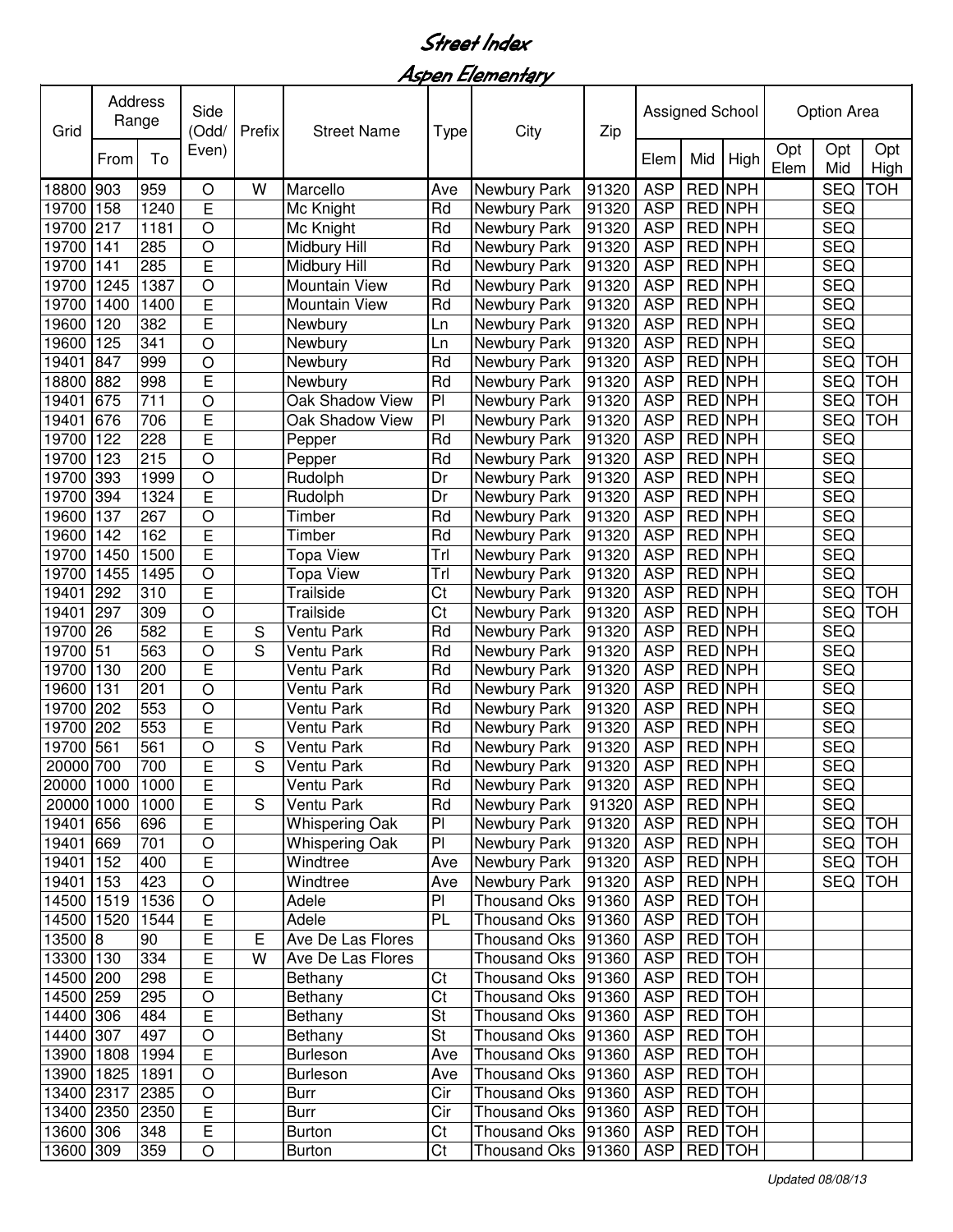Aspen Elementary

| Grid            |      | Address<br>Range |                | Prefix    | <b>Street Name</b> | City<br>Type           |                     |       | Assigned School |                 |                | <b>Option Area</b> |                |             |
|-----------------|------|------------------|----------------|-----------|--------------------|------------------------|---------------------|-------|-----------------|-----------------|----------------|--------------------|----------------|-------------|
|                 | From | To               | Even)          |           |                    |                        |                     | Zip   | Elem            | Mid             | High           | Opt<br>Elem        | Opt<br>Mid     | Opt<br>High |
| 13600           | 376  | 390              | E              |           | <b>Burton</b>      | St                     | <b>Thousand Oks</b> | 91360 | <b>ASP</b>      | <b>RED</b>      | <b>TOH</b>     |                    |                |             |
| 14500           | 306  | 550              | E              |           | Camino Manzanas    |                        | <b>Thousand Oks</b> | 91360 | <b>ASP</b>      |                 | RED TOH        |                    |                |             |
| 14500           | 363  | 465              | $\circ$        |           | Camino Manzanas    |                        | <b>Thousand Oks</b> | 91360 | <b>ASP</b>      |                 | RED TOH        |                    |                |             |
| 14500           | 1508 | 1852             | E              |           | Campbell           | Ave                    | <b>Thousand Oks</b> | 91360 | <b>ASP</b>      |                 | RED TOH        |                    |                |             |
| 14500           | 1509 | 1895             | $\circ$        |           | Campbell           | Ave                    | <b>Thousand Oks</b> | 91360 | <b>ASP</b>      |                 | <b>RED</b> TOH |                    |                |             |
| 14400           | 1903 | 1993             | $\circ$        |           | Campbell           | Ave                    | <b>Thousand Oks</b> | 91360 | <b>ASP</b>      |                 | RED TOH        |                    |                |             |
| 14400           | 1904 | 1992             | E              |           | Campbell           | Ave                    | <b>Thousand Oks</b> | 91360 | <b>ASP</b>      |                 | <b>RED</b> TOH |                    |                |             |
| 14100           | 2000 | 2014             | E              |           | Campbell           | Ave                    | <b>Thousand Oks</b> | 91360 | <b>ASP</b>      |                 | RED TOH        |                    |                |             |
| 14100           | 2001 | 2021             | $\circ$        |           | Campbell           | Ave                    | <b>Thousand Oks</b> | 91360 | <b>ASP</b>      | <b>RED</b>      | <b>TOH</b>     |                    |                |             |
| 18900           | 726  | 794              | E              |           | Capitan            | St                     | Newbury Park        | 91320 | <b>ASP</b>      |                 | RED TOH        |                    | <b>SEQ</b>     | <b>NPH</b>  |
| 19400           | 804  | 890              | E              |           | Capitan            | St                     | Newbury Park        | 91320 | <b>ASP</b>      |                 | RED TOH        |                    | <b>SEQ</b>     | <b>NPH</b>  |
| 19400           | 811  | 873              | $\circ$        |           | Capitan            | St                     | Newbury Park        | 91320 | <b>ASP</b>      |                 | RED TOH        |                    | <b>SEQ</b>     | <b>NPH</b>  |
| 19400           | 14   | 99               | $\circ$        |           | Castillian         | Ct                     | Newbury Park        | 91320 | <b>ASP</b>      |                 | RED TOH        |                    | <b>SEQ</b>     | <b>NPH</b>  |
| 19400           | 14   | $\overline{74}$  | E              |           | Castillian         | Ct                     | Newbury Park        | 91320 | <b>ASP</b>      |                 | <b>RED</b> TOH |                    | <b>SEQ</b>     | <b>NPH</b>  |
| 19400           | 10   | $\overline{72}$  | E              |           | Cedar Crest        | Ct                     | Newbury Park        | 91320 | <b>ASP</b>      | <b>RED</b>      | <b>TOH</b>     |                    | <b>SEQ</b>     | <b>NPH</b>  |
| 19400           | 11   | $\overline{73}$  | $\overline{O}$ |           | Cedar Crest        | $\overline{\text{Ct}}$ | Newbury Park        | 91320 | <b>ASP</b>      | <b>RED</b>      | <b>TOH</b>     |                    | <b>SEQ</b>     | <b>NPH</b>  |
| 18900           | 110  | 342              | Ē              |           | Charro             | Ave                    | Newbury Park        | 91320 | <b>ASP</b>      | <b>RED</b>      | <b>TOH</b>     |                    | <b>SEQ</b>     | <b>NPH</b>  |
| 18900           | 111  | 331              | $\overline{O}$ |           | Charro             | Ave                    | Newbury Park        | 91320 | <b>ASP</b>      | <b>RED</b>      | <b>TOH</b>     |                    | <b>SEQ</b>     | <b>NPH</b>  |
| 13900           | 20   | 486              | Ē              |           | Columbia           | Rd                     | <b>Thousand Oks</b> | 91360 | <b>ASP</b>      |                 | <b>RED</b> TOH |                    |                |             |
| 13900           | 113  | 451              | $\circ$        |           | Columbia           | Rd                     | <b>Thousand Oks</b> | 91360 | <b>ASP</b>      | <b>RED</b>      | <b>TOH</b>     |                    |                |             |
| 13500           | 2115 | 2181             | $\circ$        |           | Cook               | Cir                    | <b>Thousand Oks</b> | 91360 | <b>ASP</b>      |                 | RED TOH        |                    |                |             |
| 13500           | 2118 | 2188             | E              |           | Cook               | Cir                    | <b>Thousand Oks</b> | 91360 | <b>ASP</b>      |                 | RED TOH        |                    |                |             |
| 19400           | 718  | 826              | E              |           | Cypress            | St                     | Newbury Park        | 91320 | <b>ASP</b>      |                 | <b>RED</b> TOH |                    | <b>SEQ</b>     | <b>NPH</b>  |
| 19400           | 725  | 851              | $\circ$        |           | Cypress            | St                     | Newbury Park        | 91320 | <b>ASP</b>      |                 | <b>RED</b> TOH |                    | <b>SEQ</b>     | <b>NPH</b>  |
| 14200           | 104  | 236              | E              |           | Donnick            | Ave                    | <b>Thousand Oks</b> | 91360 | <b>ASP</b>      |                 | <b>RED</b> TOH |                    |                |             |
| 14200           | 105  | 157              | $\circ$        |           | Donnick            | Ave                    | <b>Thousand Oks</b> | 91360 | <b>ASP</b>      |                 | RED TOH        |                    |                |             |
| 14000           | 1601 | 1603             | $\circ$        |           | Dover              | Ave                    | <b>Thousand Oks</b> | 91360 | <b>ASP</b>      |                 | RED TOH        |                    |                |             |
| 14000           | 1604 | 1604             | E              |           | Dover              | Ave                    | <b>Thousand Oks</b> | 91360 | <b>ASP</b>      |                 | RED TOH        |                    |                |             |
| 14400           | 1605 | 1683             | $\overline{O}$ |           | Dunham             | Cir                    | <b>Thousand Oks</b> | 91360 | <b>ASP</b>      |                 | RED TOH        |                    |                |             |
| 14400           | 1616 | 1682             | E              |           | Dunham             | Cir                    | <b>Thousand Oks</b> | 91360 | <b>ASP</b>      |                 | RED TOH        |                    |                |             |
| 13500 2116 2150 |      |                  | Ē              |           | Dunn               | Ct                     | <b>Thousand Oks</b> | 91360 | <b>ASP</b>      |                 | RED TOH        |                    |                |             |
| 13500 2117 2185 |      |                  | $\overline{O}$ |           | Dunn               | $\overline{\text{Ct}}$ | Thousand Oks 91360  |       | ASP RED TOH     |                 |                |                    |                |             |
| 13600 231       |      | 267              | O              |           | Dyer               | Ct                     | Thousand Oks 91360  |       |                 | ASP   RED   TOH |                |                    |                |             |
| 14500 1404      |      | 1436             | $\overline{E}$ |           | Ellsworth          | Cir                    | Thousand Oks 91360  |       | ASP             |                 | RED TOH        |                    |                |             |
| 14500 1407      |      | 1435             | $\overline{O}$ |           | Ellsworth          | Cir                    | Thousand Oks        | 91360 | ASP             |                 | RED TOH        |                    |                |             |
| 18900 106       |      | 262              | E              |           | Ensenada           | Ave                    | Newbury Park        | 91320 | ASP             |                 | RED TOH        |                    | <b>SEQ NPH</b> |             |
| 18900 107       |      | 263              | $\circ$        |           | Ensenada           | Ave                    | Newbury Park        | 91320 |                 | ASP   RED   TOH |                |                    | <b>SEQ NPH</b> |             |
| 13300 105       |      | 213              | $\circ$        |           | Erten              | St                     | Thousand Oks 91360  |       |                 | ASP   RED   TOH |                |                    |                |             |
| 13300 122       |      | 224              | E              |           | Erten              | <b>St</b>              | Thousand Oks 91360  |       |                 | ASP   RED   TOH |                |                    |                |             |
| 14500 1444      |      | 1872             | E              |           | Fordham            | Ave                    | <b>Thousand Oks</b> | 91360 |                 | ASP   RED   TOH |                |                    |                |             |
| 14500 1449      |      | 1891             | $\circ$        |           | Fordham            | Ave                    | <b>Thousand Oks</b> | 91360 | ASP   RED   TOH |                 |                |                    |                |             |
| 19400 11        |      | 86               | $\circ$        | N         | Greenmeadow        | Ave                    | Newbury Park        | 91320 |                 | ASP   RED   TOH |                |                    | <b>SEQ NPH</b> |             |
| 19400 11        |      | 86               | $\overline{E}$ | ${\sf N}$ | Greenmeadow        | Ave                    | Newbury Park        | 91320 | ASP   RED TOH   |                 |                |                    | <b>SEQ NPH</b> |             |
| 18900 97        |      | 373              | $\circ$        | N         | Greenmeadow        | Ave                    | Newbury Park        | 91320 | <b>ASP</b>      |                 | <b>RED</b> TOH |                    | SEQ NPH        |             |
| 18900 97        |      | 373              | E              | N         | Greenmeadow        | Ave                    | Newbury Park        | 91320 |                 | ASP RED TOH     |                |                    | <b>SEQ</b>     | <b>NPH</b>  |
| 13900 1812      |      | 1886             | $\overline{E}$ |           | Guilford           | Cir                    | Thousand Oks 91360  |       | <b>ASP</b>      |                 | RED TOH        |                    |                |             |
| 13900 1813      |      | 1887             | $\circ$        |           | Guilford           | $\overline{C}$ ir      | Thousand Oks 91360  |       | ASP RED TOH     |                 |                |                    |                |             |
| 19400 1         |      | 199              | $\circ$        |           | Haigh              | Rd                     | Newbury Park        | 91320 | ASP   RED TOH   |                 |                |                    | <b>SEQ NPH</b> |             |
| 19400 1         |      | 199              | $\overline{E}$ |           | Haigh              | Rd                     | Newbury Park        | 91320 | ASP RED TOH     |                 |                |                    | SEQ NPH        |             |
| 13800 2019      |      | 2091             | $\circ$        |           | Hendrix            | Ave                    | Thousand Oks        | 91360 | ASP   RED   TOH |                 |                |                    |                |             |
| 13800 2030 2090 |      |                  | $\overline{E}$ |           | Hendrix            | Ave                    | Thousand Oks 91360  |       | ASP RED TOH     |                 |                |                    |                |             |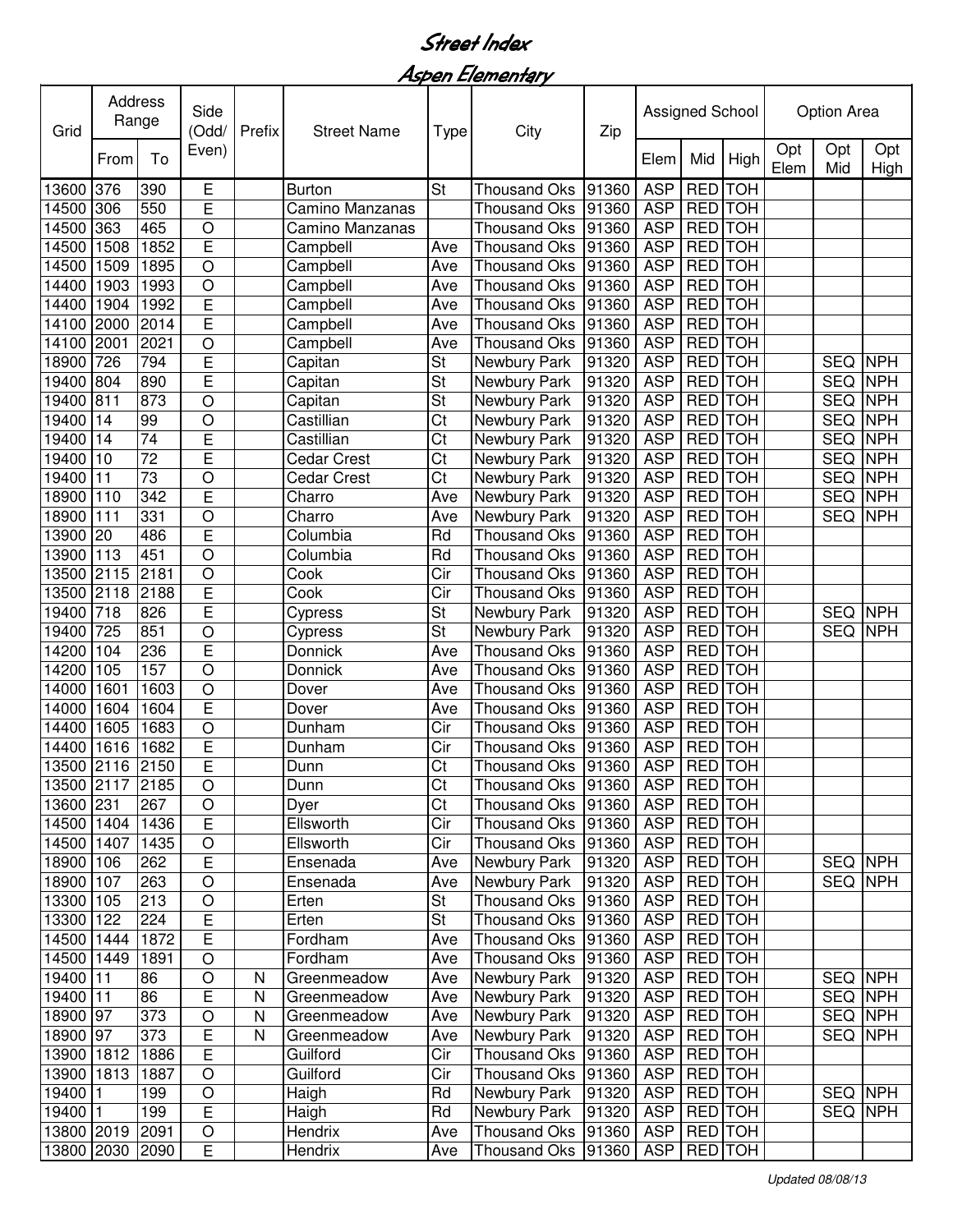Aspen Elementary

| Grid            | Address<br>Range |      | Side<br>(Odd/<br>Prefix |   | <b>Street Name</b> | Type                     | Assigned School<br>City<br>Zip |       |                 |                 |      | <b>Option Area</b> |            |             |  |
|-----------------|------------------|------|-------------------------|---|--------------------|--------------------------|--------------------------------|-------|-----------------|-----------------|------|--------------------|------------|-------------|--|
|                 | From             | To   | Even)                   |   |                    |                          |                                |       | Elem            | Mid             | High | Opt<br>Elem        | Opt<br>Mid | Opt<br>High |  |
| 13600           | 158              | 204  | E                       |   | Hunt               | Ct                       | <b>Thousand Oks</b>            | 91360 | <b>ASP</b>      | <b>RED</b> TOH  |      |                    |            |             |  |
| 13800           |                  | 199  | O                       | W | Janss              | Rd                       | <b>Thousand Oks</b>            | 91360 | <b>ASP</b>      | RED TOH         |      |                    |            |             |  |
| 14000           |                  | 199  | $\circ$                 | E | Janss              | Rd                       | <b>Thousand Oks</b>            | 91360 | <b>ASP</b>      | <b>RED</b> TOH  |      |                    |            |             |  |
| 14200           | 130              | 298  | E                       | W | Janss              | Rd                       | <b>Thousand Oks</b>            | 91360 | <b>ASP</b>      | RED TOH         |      |                    |            |             |  |
| 14200           | 160              | 176  | E                       |   | Janss              | Cir                      | <b>Thousand Oks</b>            | 91360 | <b>ASP</b>      | RED TOH         |      |                    |            |             |  |
| 13700           | 201              | 225  | O                       | W | Janss              | Rd                       | <b>Thousand Oks</b>            | 91360 | <b>ASP</b>      | RED TOH         |      |                    |            |             |  |
| 13300           | 315              | 369  | O                       |   | Judy               | Cir                      | <b>Thousand Oks</b>            | 91360 | <b>ASP</b>      | RED TOH         |      |                    |            |             |  |
| 13300           | 336              | 392  | E                       |   | Judy               | Cir                      | <b>Thousand Oks</b>            | 91360 | <b>ASP</b>      | RED TOH         |      |                    |            |             |  |
| 13900           | 109              | 485  | $\circ$                 |   | Kevin              | St                       | <b>Thousand Oks</b>            | 91360 | <b>ASP</b>      | <b>RED</b> TOH  |      |                    |            |             |  |
| 13900           | 110              | 486  | E                       |   | Kevin              | St                       | <b>Thousand Oks</b>            | 91360 | <b>ASP</b>      | RED TOH         |      |                    |            |             |  |
| 19400           | 846              | 854  | E                       |   | Lindawood          | St                       | Newbury Park                   | 91320 | <b>ASP</b>      | RED TOH         |      |                    | <b>SEQ</b> | <b>NPH</b>  |  |
| 19400           | 853              | 909  | $\circ$                 |   | Lindawood          | St                       | Newbury Park                   | 91320 | <b>ASP</b>      | RED TOH         |      |                    | <b>SEQ</b> | <b>NPH</b>  |  |
| 14500           | 1487             | 1615 | $\circ$                 |   | Long Ridge         | Ct                       | <b>Thousand Oks</b>            | 91360 | <b>ASP</b>      | RED TOH         |      |                    |            |             |  |
| 14500           | 1488             | 1588 | E                       |   | Long Ridge         | Ct                       | <b>Thousand Oks</b>            | 91360 | <b>ASP</b>      | RED TOH         |      |                    |            |             |  |
| 14500           | 307              | 391  | $\overline{O}$          |   | Longview           | PI                       | <b>Thousand Oks</b>            | 91360 | <b>ASP</b>      | <b>RED</b> TOH  |      |                    |            |             |  |
| 14500           | 314              | 386  | E                       |   | Longview           | P <sub>1</sub>           | <b>Thousand Oks</b>            | 91360 | <b>ASP</b>      | <b>RED</b> TOH  |      |                    |            |             |  |
| 19400           | 701              | 999  | $\overline{O}$          | W | Lynn               | Rd                       | Newbury Park                   | 91320 | <b>ASP</b>      | <b>RED</b> TOH  |      |                    | <b>SEQ</b> | <b>NPH</b>  |  |
| 14500           | 1450             | 1898 | Ē                       |   | Lynn               | Rd                       | <b>Thousand Oks</b>            | 91360 | <b>ASP</b>      | <b>RED</b> TOH  |      |                    |            |             |  |
| 14400           | 1900             | 2098 | Ē                       |   | Lynn               | Rd                       | Thousand Oks                   | 91360 | <b>ASP</b>      | <b>RED</b> TOH  |      |                    |            |             |  |
| 13700           | 2100             | 2398 | $\overline{E}$          |   | Lynn               | Rd                       | <b>Thousand Oks</b>            | 91360 | <b>ASP</b>      | <b>RED</b> TOH  |      |                    |            |             |  |
| 13300           | 2400             | 2448 | Ē                       |   | Lynn               | Rd                       | <b>Thousand Oks</b>            | 91360 | <b>ASP</b>      | <b>RED</b> TOH  |      |                    |            |             |  |
| 13700           | 2314             | 2380 | Ē                       |   | Magda              | Cir                      | Thousand Oks                   | 91360 | <b>ASP</b>      | RED TOH         |      |                    |            |             |  |
| 13700           | 2315             | 2381 | $\circ$                 |   | Magda              | Cir                      | <b>Thousand Oks</b>            | 91360 | <b>ASP</b>      | RED TOH         |      |                    |            |             |  |
| 13800 2008      |                  | 2090 | E                       |   | Maricio            | Cir                      | <b>Thousand Oks</b>            | 91360 | <b>ASP</b>      | <b>RED</b> TOH  |      |                    |            |             |  |
| 13800           | 2009             | 2075 | $\circ$                 |   | Maricio            | Cir                      | <b>Thousand Oks</b>            | 91360 | <b>ASP</b>      | <b>RED</b> TOH  |      |                    |            |             |  |
| 13800           | 2                | 86   | E                       |   | Marimar            | St                       | <b>Thousand Oks</b>            | 91360 | <b>ASP</b>      | RED TOH         |      |                    |            |             |  |
| 13800           | $\vert$ 3        | 91   | $\circ$                 |   | Marimar            | St                       | <b>Thousand Oks</b>            | 91360 | <b>ASP</b>      | RED TOH         |      |                    |            |             |  |
| 13500           | 2112             | 2286 | E                       |   | Markham            | Ave                      | <b>Thousand Oks</b>            | 91360 | <b>ASP</b>      | RED TOH         |      |                    |            |             |  |
| 13500           | 2217             | 2251 | $\circ$                 |   | Markham            | Ave                      | <b>Thousand Oks</b>            | 91360 | <b>ASP</b>      | RED TOH         |      |                    |            |             |  |
| 13400           | 2307             | 2491 | $\circ$                 |   | Markham            | Ave                      | <b>Thousand Oks</b>            | 91360 | <b>ASP</b>      | RED TOH         |      |                    |            |             |  |
| 13400 2308      |                  | 2490 | E                       |   | Markham            | Ave                      | Thousand Oks 91360             |       | <b>ASP</b>      | <b>RED</b> TOH  |      |                    |            |             |  |
| 14200 1852 1996 |                  |      | $\overline{\mathsf{E}}$ |   | Marlowe            | $\overline{\mathsf{St}}$ | Thousand Oks 91360             |       | ASP RED TOH     |                 |      |                    |            |             |  |
| 14200 1817      |                  | 1997 | $\circ$                 |   | Marlowe            | St                       | Thousand Oks                   | 91360 | ASP   RED   TOH |                 |      |                    |            |             |  |
| 14400 304       |                  | 384  | E                       |   | Massey             | St                       | Thousand Oks 91360             |       | ASP   RED   TOH |                 |      |                    |            |             |  |
| 14400 305       |                  | 483  | $\circ$                 |   | Massey             | St                       | Thousand Oks                   | 91360 |                 | ASP   RED   TOH |      |                    |            |             |  |
| 14000 1601      |                  | 1799 | $\overline{O}$          |   | Moorpark           | Rd                       | Thousand Oks                   | 91360 |                 | ASP RED TOH     |      |                    |            |             |  |
| 13900 1801      |                  | 1999 | $\circ$                 |   | Moorpark           | Rd                       | <b>Thousand Oks</b>            | 91360 | <b>ASP</b>      | <b>RED</b> TOH  |      |                    |            |             |  |
| 13600 2001      |                  | 2199 | $\overline{O}$          |   | Moorpark           | Rd                       | Thousand Oks 91360             |       |                 | ASP   RED   TOH |      |                    |            |             |  |
| 14200 1812      |                  | 1984 | $\overline{E}$          |   | Nowak              | St                       | Thousand Oks 91360             |       |                 | ASP   RED   TOH |      |                    |            |             |  |
| 14200 1813      |                  | 1983 | $\circ$                 |   | Nowak              | St                       | Thousand Oks                   | 91360 | <b>ASP</b>      | <b>RED</b> TOH  |      |                    |            |             |  |
| 14500 1406      |                  | 1586 | E                       |   | Oberlin            | Ave                      | <b>Thousand Oks</b>            | 91360 |                 | ASP   RED   TOH |      |                    |            |             |  |
| 14500 1419      |                  | 1587 | $\circ$                 |   | Oberlin            | Ave                      | Thousand Oks                   | 91360 | ASP   RED TOH   |                 |      |                    |            |             |  |
| 14400 1870      |                  | 1988 | $\overline{E}$          |   | Oberlin            | Ave                      | <b>Thousand Oks</b>            | 91360 |                 | ASP   RED   TOH |      |                    |            |             |  |
| 14400 1875      |                  | 2003 | $\circ$                 |   | Oberlin            | Ave                      | <b>Thousand Oks</b>            | 91360 | <b>ASP</b>      | <b>RED</b> TOH  |      |                    |            |             |  |
| 19400 847       |                  | 865  | $\circ$                 |   | Palmgrove          | Ave                      | Newbury Park                   | 91320 | <b>ASP</b>      | <b>RED</b> TOH  |      |                    | SEQ NPH    |             |  |
| 19400 711       |                  | 825  | $\circ$                 |   | Pamela Wood        | $\overline{\mathsf{St}}$ | Newbury Park                   | 91320 | <b>ASP</b>      | <b>RED</b> TOH  |      |                    |            | SEQ NPH     |  |
| 19400 714       |                  | 832  | E                       |   | Pamela Wood        | $\overline{\mathsf{St}}$ | Newbury Park                   | 91320 |                 | ASP RED TOH     |      |                    |            | SEQ NPH     |  |
| 13400 104       |                  | 208  | Ē                       |   | Prentiss           | <b>St</b>                | <b>Thousand Oks</b>            | 91360 | ASP RED TOH     |                 |      |                    |            |             |  |
| 13400 125       |                  | 193  | $\bigcirc$              |   | Prentiss           | <b>St</b>                | <b>Thousand Oks</b>            | 91360 | ASP RED TOH     |                 |      |                    |            |             |  |
| 14400 304       |                  | 490  | E                       |   | Queensbury         | St                       | Thousand Oks                   | 91360 | ASP   RED   TOH |                 |      |                    |            |             |  |
| 14400 317       |                  | 489  | $\circ$                 |   | Queensbury         | St                       | Thousand Oks                   | 91360 | <b>ASP</b>      | <b>RED</b> TOH  |      |                    |            |             |  |